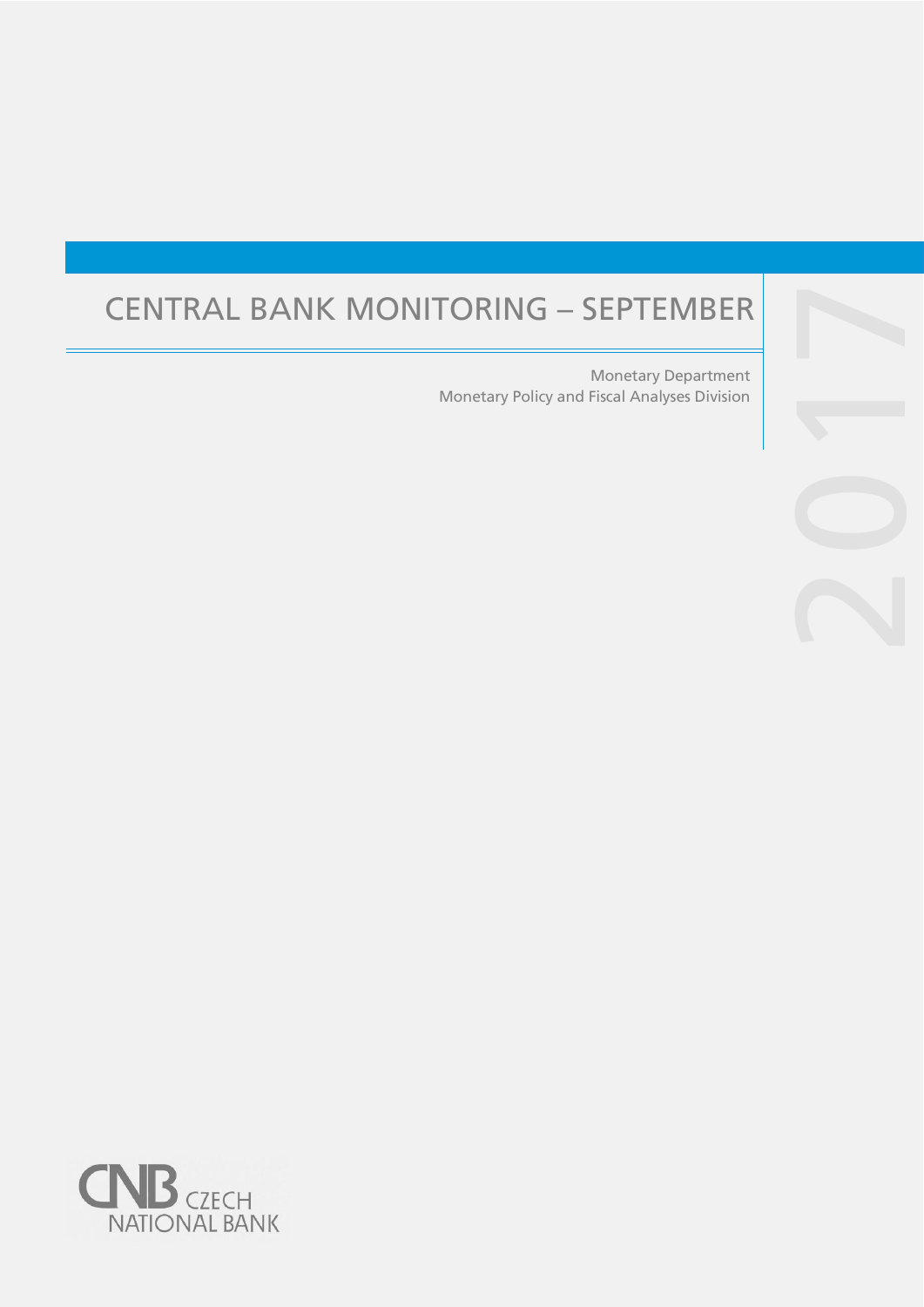#### **In this issue**

*Most of the central banks under review, including the ECB, are keeping their interest rates at low levels and continuing their unconventional monetary policy programmes. The two exceptions which have already raised interest rates are to be found in North America. The first is the US Fed, which as expected raised its key rate for the second time this year and announced a more exact procedure for reducing its balance sheet. The second is the Bank of Canada, which has also increased its rates twice. With the exception of Switzerland, inflation is above 1% in all the monitored economies, but is still slightly below the inflation target in most cases.* Spotlight *focuses this time on the problems of the South African economy and the situation of its central bank. In our* Selected speech*, ECB Executive Board Member Yves Mersch analyses the challenges and opportunities to central banks arising from the current rapid technological development.*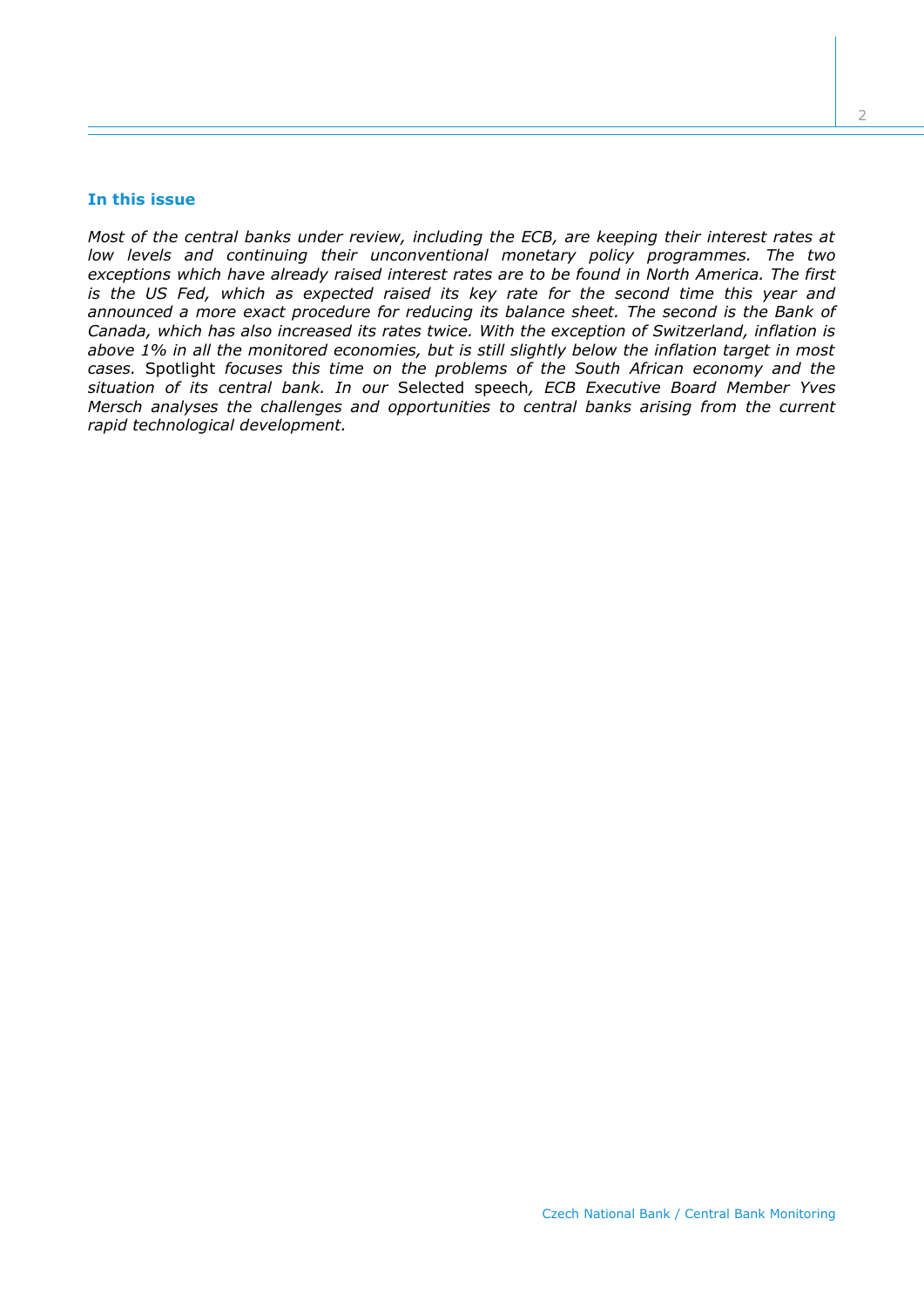# **1. LATEST MONETARY POLICY DEVELOPMENTS AT SELECTED CENTRAL BANKS**

## **Key central banks of the Euro-Atlantic area**

|                                                                                                                                                                                                                                                                                                                                                                                                                              | Euro area (ECB)                                   | <b>USA (Fed)</b>                                                                         | <b>United Kingdom (BoE)</b>                      |  |  |  |  |
|------------------------------------------------------------------------------------------------------------------------------------------------------------------------------------------------------------------------------------------------------------------------------------------------------------------------------------------------------------------------------------------------------------------------------|---------------------------------------------------|------------------------------------------------------------------------------------------|--------------------------------------------------|--|--|--|--|
| Inflation target                                                                                                                                                                                                                                                                                                                                                                                                             | $< 2\%$ <sup>1</sup>                              | $2\%^{2}$                                                                                | 2%                                               |  |  |  |  |
| <b>MP</b> meetings<br>(rate changes)                                                                                                                                                                                                                                                                                                                                                                                         | 20 Jul (0.00)<br>7 Sep (0.00)                     | 13-14 Jun (0.25)<br>25-26 Jul (0.00)                                                     | 15 Jun (0.00)<br>3 Aug (0.00)                    |  |  |  |  |
| <b>Current basic rate</b>                                                                                                                                                                                                                                                                                                                                                                                                    | $0.00\%$ ; -0.40% <sup>3</sup>                    | $1.00 - 1.25%$                                                                           | 0.25%                                            |  |  |  |  |
| Latest inflation                                                                                                                                                                                                                                                                                                                                                                                                             | 1.5% (Aug 2017) <sup>4</sup>                      | 1.7% (Jul 2017)                                                                          | 2.6% (Jul 2017)                                  |  |  |  |  |
| <b>Expected MP meetings</b>                                                                                                                                                                                                                                                                                                                                                                                                  | 26 Oct<br>14 Dec                                  | 19-20 Sep<br>31 Oct-1 Nov                                                                | 14 Sep<br>2 Nov                                  |  |  |  |  |
| Other expected events                                                                                                                                                                                                                                                                                                                                                                                                        | 26 Oct<br>publication of ECB staff<br>projections | 18 Oct: publication of Beige Book,<br>Feb 2018: publication of Monetary<br>Policy Report | 2 Nov: publication of<br><b>Inflation Report</b> |  |  |  |  |
| Expected rate movements <sup>6</sup>                                                                                                                                                                                                                                                                                                                                                                                         | $\rightarrow$                                     |                                                                                          | $\rightarrow$                                    |  |  |  |  |
| <sup>1</sup> ECB definition of price stability "below but close to 2%"; <sup>2</sup> January 2012 definition of inflation target; <sup>3</sup> deposit rate;<br><sup>4</sup> flash estimate; <sup>5</sup> meeting associated with summary of FOMC economic forecasts and press conference given by<br>FOMC Chairman; <sup>6</sup> direction of expected change in rates in next three months taken from Consensus Forecasts. |                                                   |                                                                                          |                                                  |  |  |  |  |
| Key interest rates<br>Inflation                                                                                                                                                                                                                                                                                                                                                                                              |                                                   |                                                                                          |                                                  |  |  |  |  |
| 1.50<br>4<br>1.25<br>3<br>1.00<br>0.75<br>2<br>0.50<br>1<br>0.25<br>0.00<br>$\Omega$<br>9/16<br>9/17<br>11/16<br>1/17<br>3/17<br>5/17<br>7/17<br>7/16<br>1/17<br>9/16<br>11/16<br>3/17<br>7/17<br>5/17<br><b>UK</b><br><b>USA</b><br>UK -<br><b>USA</b><br>-euro area<br>—euro area                                                                                                                                          |                                                   |                                                                                          |                                                  |  |  |  |  |

The **ECB** kept its key interest rates unchanged and confirmed its monthly asset purchase programme (APP) at EUR 60 billion. The APP will run until the end of December 2017, or beyond, if necessary. An increase in purchases is not entirely ruled out, but is not expected in the current conditions. The ECB also confirmed that it expects interest rates to remain at their present low levels well past the horizon of the APP. The ECB's current forecast for 2017 was increased slightly, foreseeing GDP growth of 2.2%. For 2018, it remains unchanged at 1.8%. The inflation forecast for this year stayed at 1.5% and that for 2018 was reduced further to 1.2%, mainly reflecting the recent appreciation of the euro.

In June, the **Fed** raised its key interest rate for the second time this year – by 0.25 pp to 1.00%–1.25%. No further changes were made to rates in July. The median of the FOMC members' projections (from the June meeting) expects the key monetary policy rate to reach 1.4% this year, which may suggest one more interest rate hike in the rest of this year. Economic activity has been rising and the labour market has continued to strengthen. Inflation will remain somewhat below 2% in the short term but stabilise around 2% in the medium term. The Fed announced a strategy for reducing its balance sheet, but has yet to decide to launch it (see *News* for details).

The **BoE** left its key interest rate at 0.25%. It also maintained the stock of government and corporate bond purchases at GBP 435 billion and GBP 10 billion respectively. However, two of the six MPC members voted to increase the rate by 0.25 pp. Inflation remains above the inflation target, reaching 2.6% in July. As in the previous forecast, the BoE expects inflation to rise further to 3% in October, owing mainly to the pass-through of the previous depreciation of sterling to consumer prices. In June, the BoE increased its countercyclical capital buffer rate from 0% to 0.5% (see *News* for details).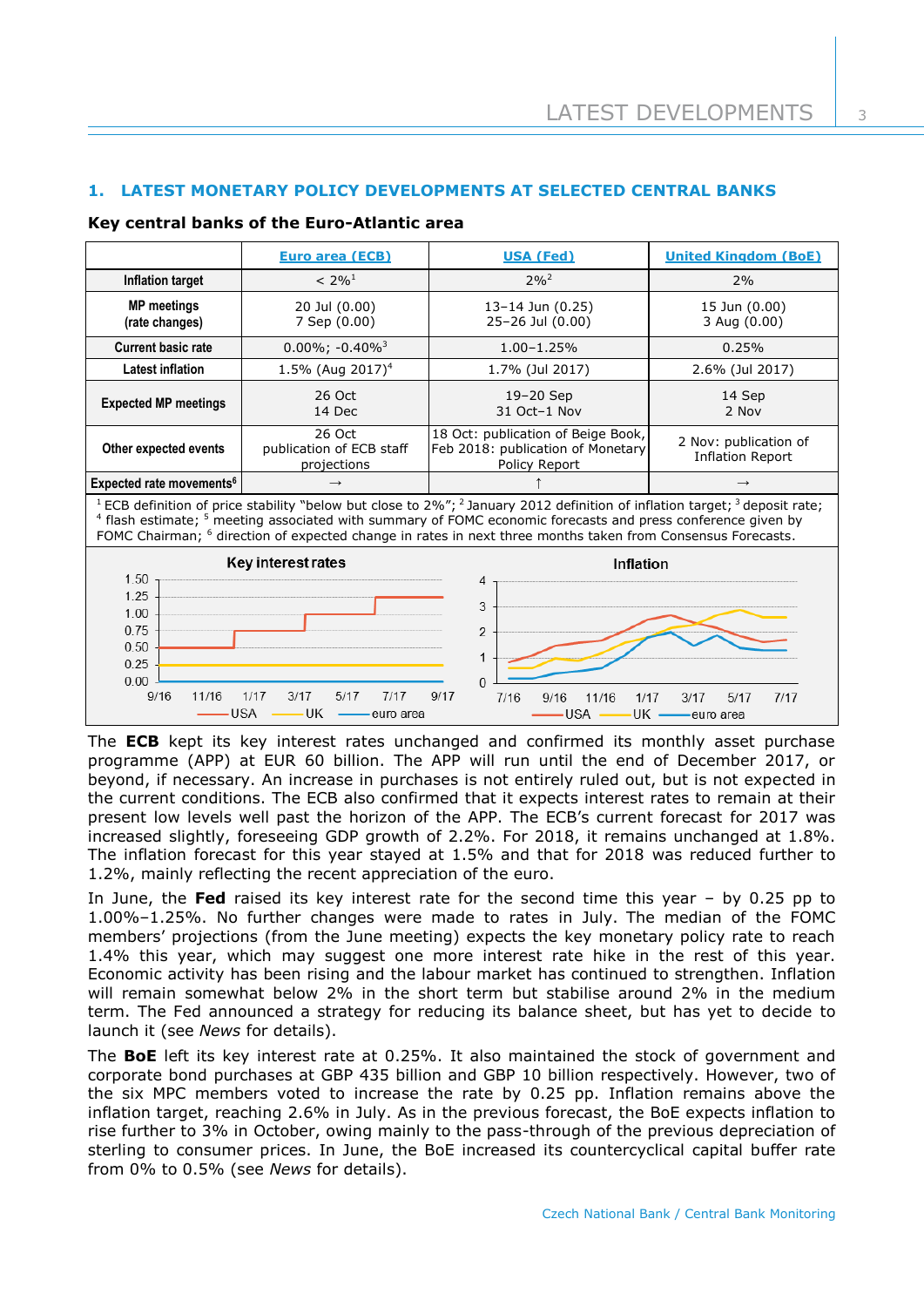|                                                                                                                                                                                                                                                                   | <b>Sweden (Riksbank)</b>                         | <b>Hungary (MNB)</b>                              | <b>Poland (NBP)</b>                               |  |  |  |
|-------------------------------------------------------------------------------------------------------------------------------------------------------------------------------------------------------------------------------------------------------------------|--------------------------------------------------|---------------------------------------------------|---------------------------------------------------|--|--|--|
| Inflation target                                                                                                                                                                                                                                                  | 2%                                               | 3%                                                | 2.5%                                              |  |  |  |
| <b>MP</b> meetings<br>(rate changes)                                                                                                                                                                                                                              | 3 Jul (0.00)<br>7 Sep (0.00)                     | 20 Jun (0.00)<br>18 Jul (0.00)<br>22 Aug (0.00)   | $4 - 5$ Jul $(0.00)$<br>5-6 Sep (0.00)            |  |  |  |
| <b>Current basic rate</b>                                                                                                                                                                                                                                         | $-0.50\%$ ; $-1.25\%$ <sup>2</sup>               | $0.9\%$ ; -0.05% <sup>2</sup>                     | 1.50%                                             |  |  |  |
| <b>Latest inflation</b>                                                                                                                                                                                                                                           | 2.2% (Jul 2017)                                  | 2.1% (Jul 2017)                                   | 1.8% (Jul 2017)                                   |  |  |  |
| <b>Expected MP meetings</b>                                                                                                                                                                                                                                       | 25 Oct<br>19 Dec                                 | 19 Sep<br>24 Oct<br>21 Nov                        | $3-4$ Oct<br>$7-8$ Nov<br>$4-5$ Dec               |  |  |  |
| Other expected events                                                                                                                                                                                                                                             | 26 Oct: publication of<br>Monetary Policy Report | 19 Sep: publication of<br><b>Inflation Report</b> | 13 Nov: publication of<br><b>Inflation Report</b> |  |  |  |
| Expected rate movements <sup>1</sup>                                                                                                                                                                                                                              | $\rightarrow$                                    | $\rightarrow$                                     | $\rightarrow$                                     |  |  |  |
| <sup>1</sup> Direction of expected change in rates in next three months taken from Consensus Forecast survey; $^2$ deposit rate.                                                                                                                                  |                                                  |                                                   |                                                   |  |  |  |
| Key interest rates<br><b>Inflation</b><br>2.00<br>4<br>1.50<br>3<br>1.00<br>2<br>0.50<br>0.00<br>$\Omega$<br>$-0.50$<br>$-1$<br>$-1.00$<br>$-2$<br>5/17<br>9/16<br>11/16<br>1/17<br>3/17<br>7/17<br>9/17<br>7/16<br>1/17<br>9/16<br>11/16<br>3/17<br>5/17<br>7/17 |                                                  |                                                   |                                                   |  |  |  |
|                                                                                                                                                                                                                                                                   | POL<br><b>SWE</b><br>— HUN                       | <b>SWE</b>                                        | -HUN<br>$\rightharpoonup$ POL                     |  |  |  |

## **Selected central banks of inflation-targeting EU countries**

The **Riksbank** left its policy rate at -0.5% in both July and September and does not expect it to rise until the middle of 2018. Government bond purchases will continue during the second half of 2017 as decided in April (an increase in purchases of SEK 15 billion). Inflation has risen in recent months and reached 2.2% in July. GDP growth accelerated unexpectedly to 4% in Q2, mainly due to fixed investment and inventories. In its September forecast, the Riksbank increased its CPI inflation outlook for 2017 from 1.6% to 1.8% and its CPIF inflation outlook from 1.8% to 2.0%. With effect from September, CPIF inflation will be the target variable (see *News* for details). The Riksbank raised its GDP growth forecast for this year from 2.2% to 3.2% in July and expects 2.7% for next year.

The **MNB** maintained its base rate at 0.9%, its deposit rate at -0.05% and its overnight lending rate on collateralised loans to banks at 0.9%. According to preliminary estimates, the Hungarian economy again grew at a solid pace of 3.2% in Q2 (4.1% in Q1), thanks mainly to services and industry. Growth in employment and the minimum wage is leading to a general, dynamic rise in whole economy wages. However, this has yet to translate into prices. The programme to support SMEs is continuing. Banks have raised their lending commitment by one-third, and growth in SME funding of 5%–10% is expected.

The **NBP** left its interest rate unchanged at 1.5% in both July and September. Annual economic growth again reached almost 4% in Q2, driven primarily by consumer demand supported by wage growth, consumer optimism and investment growth. Inflation reached 1.8% in July, but core inflation is still low. According to the NBP's July forecast, the economy will grow by 4% in 2017 and 3.5% in 2018. The NBP expects inflation of 1.9% in 2017 and 2% in 2018, i.e. below the inflation target.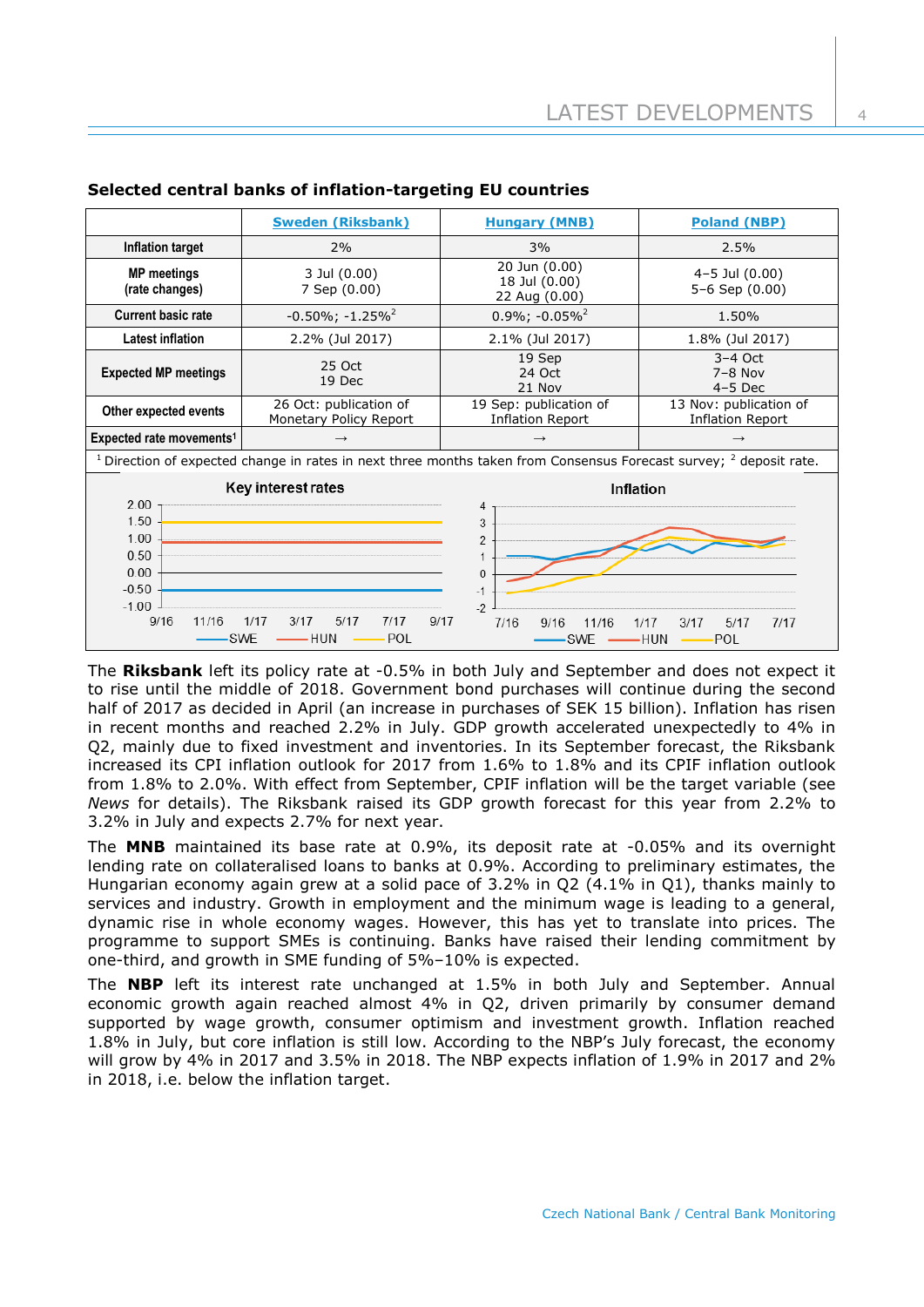|                                                                                                                                                                                                                                                                                                                                                                              | <b>Norway (NB)</b>                                  | <b>Switzerland (SNB)</b>                                | <b>New Zealand (RBNZ)</b>                             | <b>Canada (BoC)</b>                                        |  |  |  |
|------------------------------------------------------------------------------------------------------------------------------------------------------------------------------------------------------------------------------------------------------------------------------------------------------------------------------------------------------------------------------|-----------------------------------------------------|---------------------------------------------------------|-------------------------------------------------------|------------------------------------------------------------|--|--|--|
| Inflation target                                                                                                                                                                                                                                                                                                                                                             | 2.5%                                                | $0 - 2%$                                                | 2%                                                    | 2%                                                         |  |  |  |
| <b>MP</b> meetings<br>(rate changes)                                                                                                                                                                                                                                                                                                                                         | 22 Jun (0.00)                                       | 15 Jun (0.00)                                           | 22 Jun (0.00)<br>10 Aug (0.00)                        | 12 Jul (+0.25)<br>6 Sep $(+0.25)$                          |  |  |  |
| <b>Current basic rate</b>                                                                                                                                                                                                                                                                                                                                                    | 0.50%<br>-0.50 reserve rate $1$                     | from $-1.25$ to $-0.25\%^2$ ;<br>$-0.75\%$ <sup>3</sup> | 1.75%                                                 | 1.00%                                                      |  |  |  |
| <b>Latest inflation</b>                                                                                                                                                                                                                                                                                                                                                      | 1.5% (Jul 2017)                                     | 0.5% (Aug 2017)                                         | 1.7% (2017 Q2)                                        | 1.2% (Jul 2017)                                            |  |  |  |
| <b>Expected MP meetings</b>                                                                                                                                                                                                                                                                                                                                                  | 21 Sep<br>26 Oct                                    | 14 Sep                                                  | 28 Sep<br>9 Nov                                       | 25 Oct<br>6 Dec                                            |  |  |  |
| Other expected events                                                                                                                                                                                                                                                                                                                                                        | 21 Sep: publication of<br>Monetary Policy<br>Report | 20 Sep: publication of<br>Monetary Policy Report        | 9 Nov: publication of<br>Monetary Policy<br>Statement | 25 Oct: publication of<br><b>Monetary Policy</b><br>Report |  |  |  |
| Expected rate movements <sup>4</sup>                                                                                                                                                                                                                                                                                                                                         |                                                     |                                                         |                                                       |                                                            |  |  |  |
| <sup>1</sup> Only on reserves exceeding the quota; <sup>2</sup> chart displays centre of band; <sup>3</sup> negative sight deposit rate on banks'<br>account balances held at the SNB, graded according to balance amounts; 4 direction of expected change in rates in<br>next three months taken from Consensus Forecasts or, in the case of New Zealand, from RBNZ survey. |                                                     |                                                         |                                                       |                                                            |  |  |  |
| Key interest rates<br>Inflation<br>3<br>5<br>4<br>$\overline{2}$<br>3<br>2<br>1<br>$\Omega$<br>$\Omega$<br>$-1$<br>$-2$<br>$-1$<br>9/16<br>11/16<br>1/17<br>5/17<br>9/17<br>3/17<br>7/17<br>7/16<br>9/16<br>3/17<br>11/16<br>1/17<br>7/17<br>5/17<br><b>NZL</b><br>CHE<br>CAN<br><b>NOR</b><br><b>NOR</b><br><b>NZL</b><br>– CAN<br>CHE                                      |                                                     |                                                         |                                                       |                                                            |  |  |  |

## **Other selected inflation-targeting countries**

The **NB** left its interest rate at 0.50% at its June meeting and expects it to be stable during 2018 and rise gradually in 2019. Economic growth in 2017 will probably be slightly higher than the bank had expected, while inflation will be slightly lower. House price inflation has slowed in recent months, but the risks associated with the property market and household debt persist. The Ministry of Finance, acting on advice from the NB, kept the countercyclical capital buffer rate for banks unchanged at 2%, effective 31 December 2017.

At its June meeting, the **SNB** left the target range for its monetary policy rate (3M LIBOR) at between -1.25% and -0.25%. The rate on banks' account balances with the SNB also remained unchanged at -0.75%. The SNB is still communicating its willingness to intervene in the foreign exchange market as necessary and its long-standing view that the Swiss franc is overvalued. The SNB's GDP growth forecast for this year is unchanged at 1.5%. The bank anticipates inflation of 0.3% this year. For 2018, it slightly lowered its forecast from 0.4% to 0.3%, and for 2019 it expects 1.0%. The countercyclical capital buffer rate is set at 2%.

The **RBNZ** left its official rate at 1.75% in June and August. According to the RBNZ, monetary policy will remain accommodative for a considerable period. GDP growth in 2017 Q1 was lower than it had expected, but the growth outlook remains positive, supported by accommodative monetary policy, strong population growth and a fiscal stimulus. Inflation stood at 1.7% in Q2. It is expected to decline temporarily in 2018. House price inflation is moderate, partly reflecting previous LTV ratio restrictions by the RBNZ and related tighter lending conditions.

The **BoC** raised its key interest rate by 0.25 pp to 0.75% in July and again to 1.00% in September. The unexpected September hike was due to much faster GDP growth than expected (4.5% in Q2, as against expectations of just 3.7%). Inflation fell to 1.2% in July, but the BoC considers this decline to be temporary and expects a return to the 2% target by the middle of 2018. Measures of core inflation are in the range of 1.3%–1.7%. The bank projects the output gap to close at the end of 2017, i.e. earlier than anticipated in the April forecast.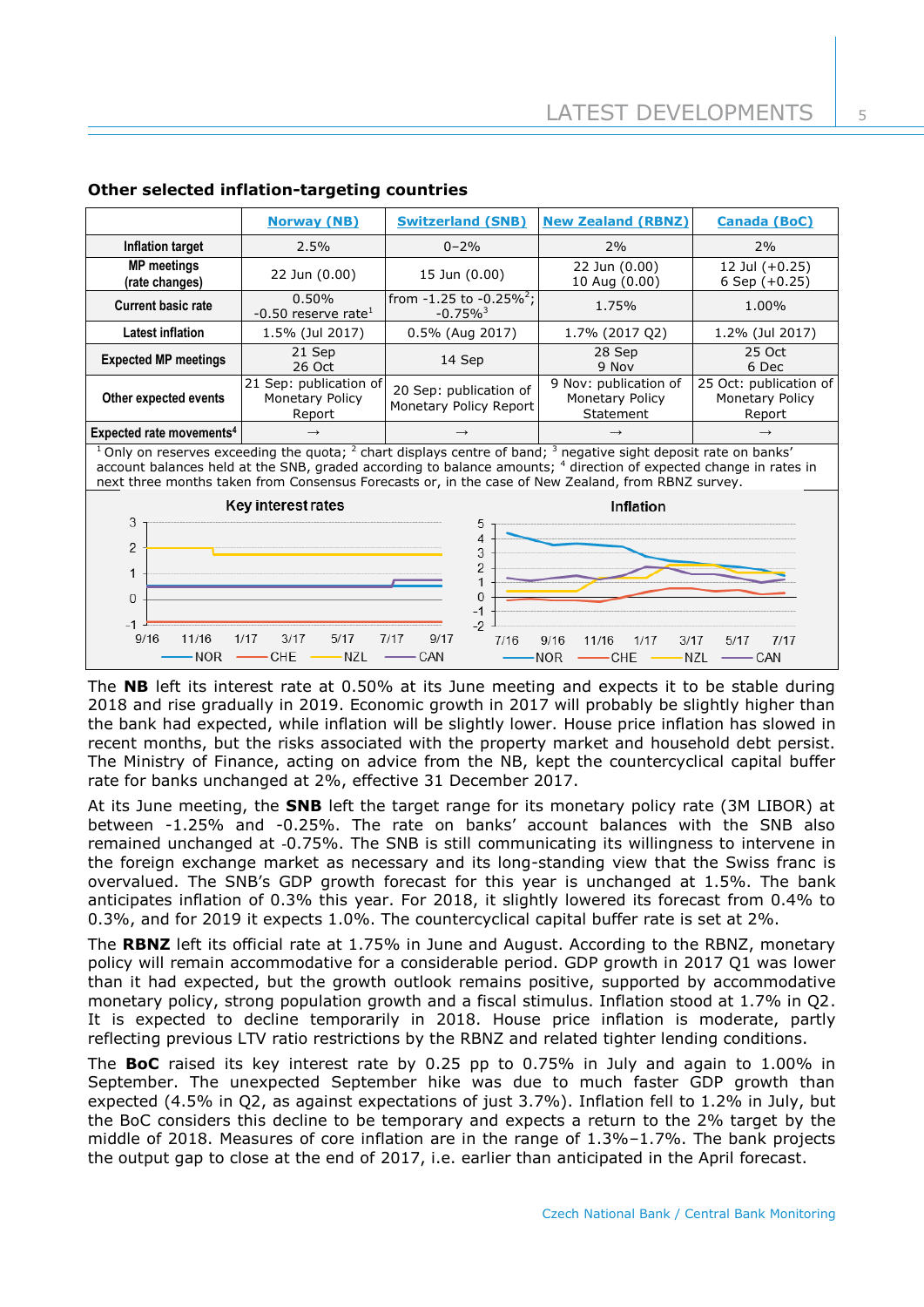# **2. NEWS**

# **Riksbank [switches to new target variable and introduces variation band](http://www.riksbank.se/en/Press-and-published/Press-Releases/2017/CPIF-target-variable-for-monetary-policy-/)**

At its September meeting, the Riksbank decided as expected to switch to targeting inflation as measured by the CPIF, i.e. the consumer price index with a fixed interest rate on mortgages. This replaced the previous targeting of CPI inflation. The bank also introduced a variation band of  $\pm 1$  pp around the inflation target (see the [June CBM](http://www.cnb.cz/miranda2/export/sites/www.cnb.cz/en/monetary_policy/monitoring/download/1702_cbm.pdf) for an explanation of these changes). The changes do not entail any change to the Riksbank's monetary policy.

# **Randal [Quarles nominated to Fed Board of Governors](https://www.whitehouse.gov/the-press-office/2017/07/10/president-donald-j-trump-announces-key-additions-his-administration)**

President Trump nominated Randall Quarles to one of the three vacant seats on the Board of Governors of the Federal Reserve System for a full term (i.e. expiring in 2032), and to be Vice Chairman for Supervision for four years. This function was created by Congress after the financial crisis but has not yet been officially filled; the banking supervision function was covered by Daniel Tarullo, who resigned this April (see the [March CBM\)](http://www.cnb.cz/miranda2/export/sites/www.cnb.cz/en/monetary_policy/monitoring/download/1701_cbm.pdf). Quarles served at the Treasury in the George W. Bush administration and is currently managing director of private investment firm The Cynosure Group. In the past he has criticised some US banking regulations. His nomination has to be approved by the Senate.

The nominees for the two other open seats on the Board of Governors are widely understood to be Marvin Goodfriend, an economist, and Bob Jones, a banker. The President will also have to decide on two more replacements soon, as Vice Chair Stanley Fischer, whose term was due to expire in June, suddenly resigned in early September, effective in mid-October, and the term of Chair Janet Yellen expires in April.

#### **Fed unveils balance sheet cuts**

At its June meeting the FOMC raised interest rates and gave a first clear outline of its plan to reduce its portfolio (see the [June CBM](http://www.cnb.cz/miranda2/export/sites/www.cnb.cz/en/monetary_policy/monitoring/download/1702_cbm.pdf) for more about the Fed's balance sheet cuts). It approved an [Addendum](https://www.federalreserve.gov/newsevents/pressreleases/files/monetary20170614c1.pdf) to its September 2014 normalisation principles and plans specifying monthly caps on the amount of bonds that will not be reinvested after maturing. However, the Addendum does not say when the normalisation process will start (in its [statement,](https://www.federalreserve.gov/newsevents/pressreleases/monetary20170614a.htm) the FOMC only states that it expects to begin the normalisation this year). For Treasury securities, the cap will be USD 6 billion per month initially and will increase in steps of USD 6 billion every three months over one year until it reaches USD 30 billion. For MBS, it will be USD 4 billion per month initially and will increase in steps of USD 4 billion every three months over one year until it reaches USD 20 billion. The caps will remain in place once they reach their respective maximums until the FOMC decides that the Fed's balance sheet is adequately reduced.

# **Fed reacts to suggestions of inflation target change**

A group of prominent economists (Joseph Stiglitz, David Blanchflower, Narayana Kocherlakota, and Brad DeLong, among others) in June sent an [open letter](https://populardemocracy.org/news-and-publications/prominent-economists-question-fed-inflation-target) to the Fed questioning the current level of the inflation target (they themselves suggest a higher target, hence the informal name of this group: "Fed Up"). They suggest that the Fed should appoint a "blue ribbon commission" to revise the central bank's inflation target and other monetary policy parameters. Fed Chair Janet Yellen commented on the letter during a [press conference](https://www.federalreserve.gov/mediacenter/files/FOMCpresconf20170614.pdf) and said that setting the inflation target is one of Fed's most critical decisions and the Fed will certainly be reconsidering it at some future time.

# **[Jackson Hole 2017 symposium focuses on supporting global economy](https://www.kansascityfed.org/publications/research/escp/symposiums/escp-2017)**

This year's August economic policy symposium of central bankers, policymakers, academics and economists in Wyoming discussed the theme of fostering a dynamic global economy. The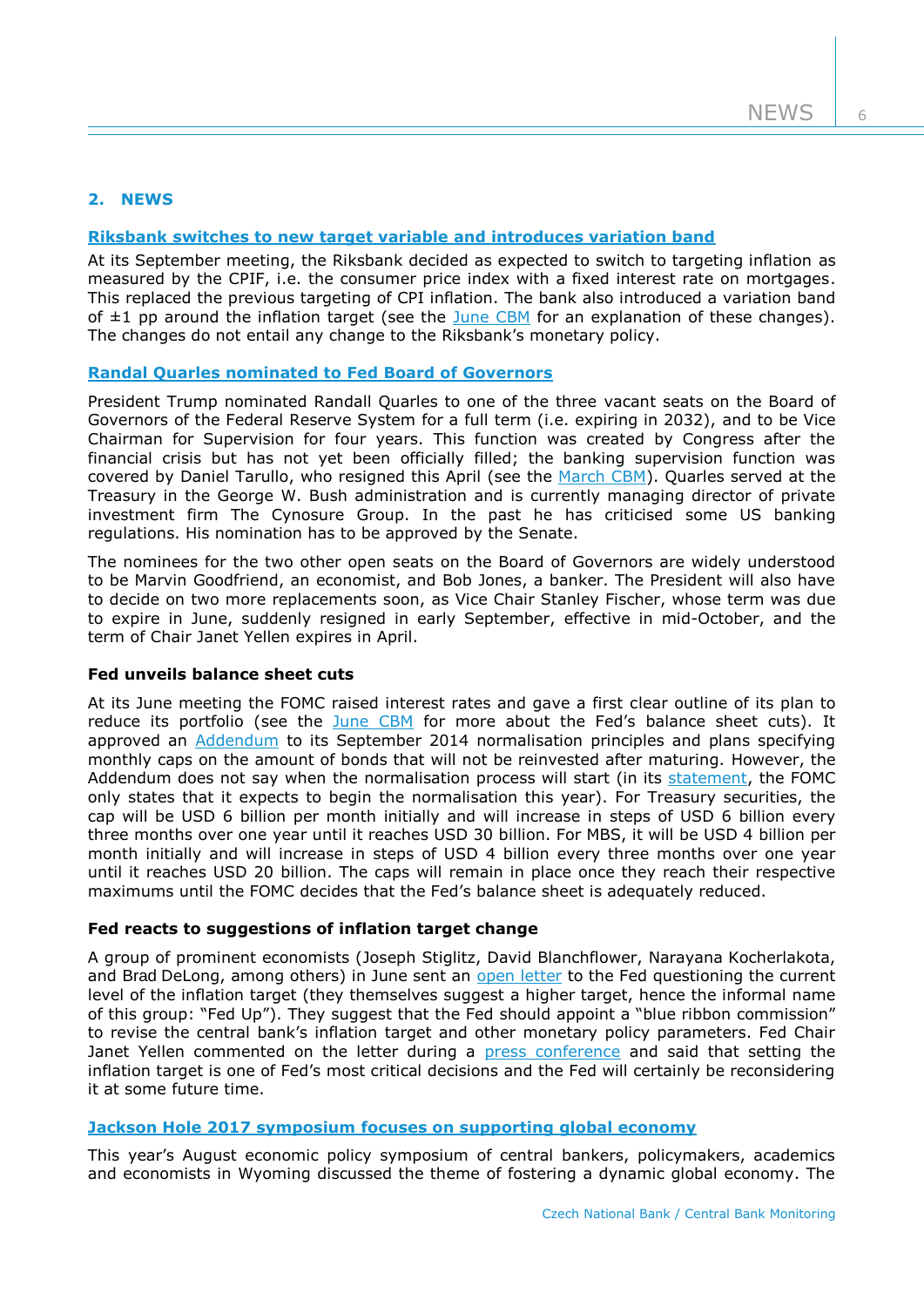speeches, papers and remarks related, among other things, to long-term sustainability and the effects of international trade on income inequality. The symposium began, as usual, with opening remarks given by Fed Chair Janet Yellen. The other participants included ECB President Mario Draghi, IMF Economic Counsellor Maurice Obstfeld and numerous academics, for example Carmen M. Reinhart from Harvard University, Chang-Tai Hsieh from University of Chicago and Alan J. Auerbach from University of California-Berkeley.

The speeches of the heads of the two most important world central banks had been eagerly anticipated, but both avoided the topic of monetary policy. Janet Yellen's [opening remarks](https://www.federalreserve.gov/newsevents/speech/files/yellen20170825a.pdf) focused on financial stability issues and the importance of post-crisis financial regulations. She mentioned that the Fed regularly evaluates the regulatory framework and its effect on economic conditions in order to adjust it if needed, but that any adjustments should be modest and preserve the resilience of the financial system. She did not talk about the reduction of the Fed's balance sheet. Mario Draghi in his [remarks](https://www.ecb.europa.eu/press/key/date/2017/html/ecb.sp170825.en.html) emphasised the importance of open markets and the significance of open trade, investment and financial flows in the diffusion of new technologies and productivity growth, but pointed out the importance of regulation of crossborder financial flows and regulatory convergence across countries.

## **BoE increases [UK countercyclical capital buffer](http://www.bankofengland.co.uk/publications/Documents/fsr/2017/fsrjun17.pdf) rate**

The Bank of England increased the UK countercyclical capital buffer (CCyB) rate from 0% to 0.5%, with binding effect from June 2018. This step had been preceded by a reduction of the CCyB rate from 0.5% to 0% last year following the EU referendum to allow banks to draw on their substantial capital and liquidity buffers as necessary in order to cushion shocks. The June increase therefore returns the CCyB rate to its original level, and according to [remarks](http://www.bankofengland.co.uk/publications/Documents/fsr/2017/fsrspnote270617.pdf) made by Governor Carney it confirms that domestic risks are now back at their standard levels. The FPC also announced that it expects to increase the rate to 1% at its November meeting.

#### **Changes to Norwegian central bank act proposed**

An advisory commission of the Norwegian Ministry of Finance, appointed in 2015, this June submitted its final [report](https://www.regjeringen.no/en/aktuelt/report-of-the-law-commission-on-the-act-relating-to-norges-bank-and-the-monetary-system/id2558679/) and proposal for a new Norwegian central bank (NB) act. The commission was chaired by former NB governor Svein Gjedrem. It suggests the following changes: (i) the current eight-member Executive Board appointed by the government should be replaced by an independent five-member committee for monetary policy and financial stability, (ii) the management of the Government Pension Fund Global (GPFG) should be entrusted to a separate statutory entity demerged from NB, (iii) Norway's finance ministry should gain new powers to oversee NB, and the legislation should be amended to give NB a more precise mandate (to "maintain monetary stability" and also promote "the stability of the financial system and an efficient and secure payment system"), (iv) NB should be given the power to decide when to use macroprudential tools; for example it should get responsibility for setting banks' countercyclical capital buffer. The report is currently in consultations and, according to a [statement,](http://www.norges-bank.no/en/Published/News-archive/2017/2017-06-23-commission/) NB will participate in the consultation round.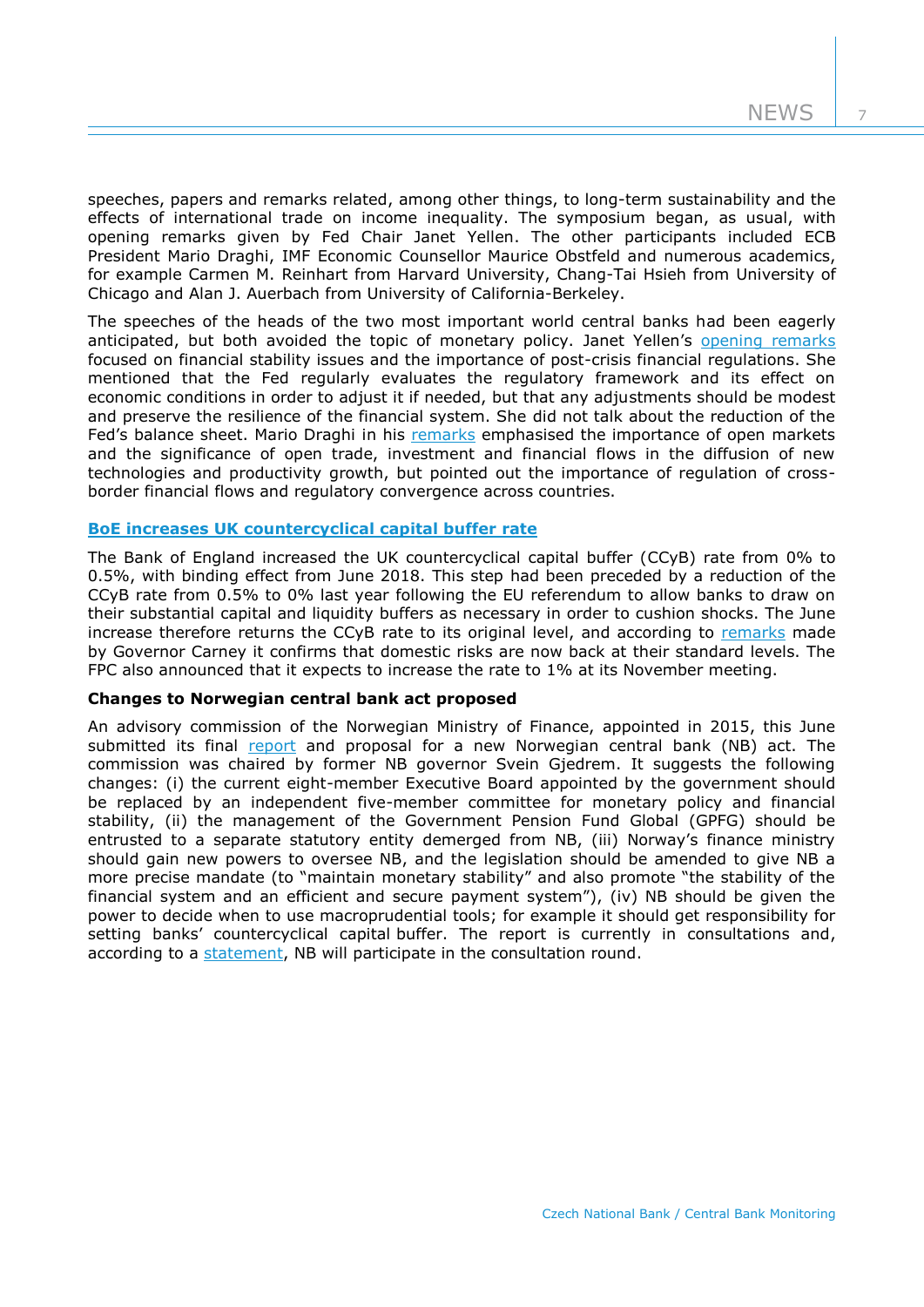## **3. SPOTLIGHT: SOUTH AFRICA AND ITS PROBLEMS**

*South Africa is one of the leading African nations in terms of stability of institutions and industrial development. However, it is still grappling with the legacy of apartheid in the form of vast social differences which persist more than 20 years after the regime was abolished. The country is therefore implementing reforms to kickstart economic growth and to reduce widespread poverty and unemployment.*

The first part of this article addresses the economic situation in South Africa and the problem areas that are hindering growth there. The second part summarises the history and functioning of the South African Reserve Bank (SARB), including its failure to communicate the switch to inflation targeting, which is still affecting the public perception and credibility of the SARB.

#### **South Africa and the legacy of apartheid**

South Africa is one of the 30 largest economies in the world in terms of GDP (PPP) and, as the second-largest economy in Africa (behind Nigeria), generates around 25% of the GDP of Sub-Saharan Africa. It has rich deposits of non-renewable resources, most notably gold, platinum, diamonds, coal and iron ore. These commodities account for around 60% of its exports. On the other hand, it lacks oil, which makes up the largest part of its imports (16%). Exports and imports both represent about 30% of GDP in South Africa. The country's major export partners

are the states of Sub-Saharan Africa (around 28% of exports), the EU (23%), China (9%) and the USA (8%). China is the largest importer to South Africa (almost 20% of imports). Other pluses include a developed infrastructure, an advanced manufacturing sector and a well-functioning banking sector and financial markets. In 2011, South Africa joined the group of major emerging economies (Brazil, Russia, India and China), thus changing the name of the group to BRICS.

South Africa is still dealing with the legacy of apartheid, $<sup>1</sup>$  especially in the social inequality area.</sup> Compared with other African nations, it has relatively high and rising GDP per capita, but faces high rates of poverty and unemployment and has one of the highest levels of income inequality in the world as measured by the Gini coefficient.<sup>2</sup>

-



In the years following the introduction of democracy in 1994, the government focused on stabilising public finances, reducing inflation and attracting foreign capital. GDP growth (which fluctuated around 3% and rose to almost 6% in 2004), coupled with solid macroeconomic

 $1$  South Africa introduced an official policy of racial segregation in 1948, and only mounting international pressure in the 1980s forced it to relax it. The regime was abolished in 1989 and the first general elections in which all ethnic groups were allowed to vote were held in 1994. The elections were won by the African National Congress (ANC), which remains in power to this day, and the ANC president and anti-apartheid revolutionary Nelson Mandela became the nation's president. South Africa's current president, ANC president Jacob Zuma, was elected in 2009. The upcoming presidential elections (2019) are currently a source of heightened political tensions in the country and have resulted, among other things, in a temporary 8% depreciation of the currency and a downgrading of the country's rating.

<sup>&</sup>lt;sup>2</sup> GDP per capita in South Africa exceeded USD 13,000 in PPP in 2016, while the average for the Sub-Saharan African countries is less than USD 4,000 and the average for Africa as a whole is only just over USD 5,000. According to the national definition, 56% of South Africans live below the poverty line, with 64% of Black Africans and 1% of whites lying under this threshold, while 25% of the population live below the extreme poverty line. The unemployment rate in South Africa was 27.7% in 2017 Q1 (up 5 pp compared to 2008), and as high as 54.4% in the 15–24 age category. The Gini coefficient, which takes values of between zero and 100% (with 100% indicating the greatest inequality), was 68% in 2015, having decreased from 72% in 2006 [\(Poverty Trends in South Africa,](http://www.statssa.gov.za/publications/Report-03-10-06/Report-03-10-062015.pdf) Statistics South Africa, 2017).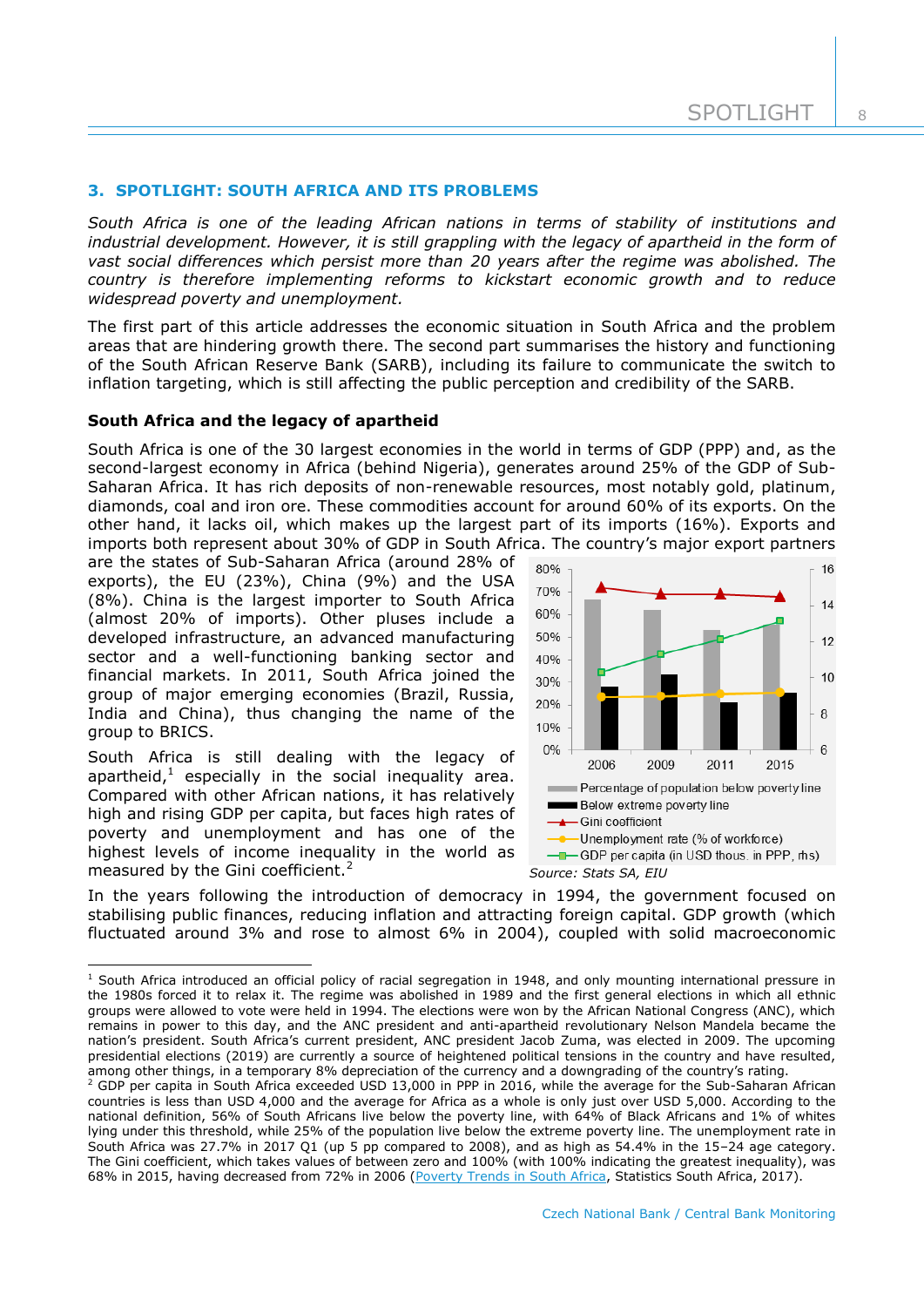$\overline{Q}$ 

policy, helped to combat poverty. However, following the global economic crisis in 2008 and the slump in commodity prices in 2011–2012, GDP growth gradually slowed to 1.3% in 2015 and just 0.3% in 2016. The South African economy fell into technical recession in early 2017 after recording two consecutive quarters of falling GDP. $3$ 

## **How to restart economic growth and reduce poverty?**

Today, South Africa is facing the challenge of implementing structural reforms to restart economic growth and reduce poverty and social inequality. With presidential elections looming in 2019, the government is putting an increasing emphasis on reforms to reduce inequality. However, previous legislative efforts to introduce equality in the areas of mining and quarrying and land ownership, for example, have increased uncertainty and reduced investment.<sup>4</sup> Another major reform is the planned introduction of a nationwide minimum wage in May 2018. However, the current large grey economy is giving rise to concerns about how effective the minimum wage will be and whether it will instead lead to a fall in official employment and a firm-driven shift of more employees into the grey economy, where they will stay on low wages.

Another barrier to boosting growth in South Africa is the high proportion of state-owned firms in key areas such as electricity generation, telecommunications and transport. Barriers to the entry of private firms into these sectors are resulting in weak competition, low efficiency and economic problems in state-owned firms (subsidised from the state budget) and widespread corruption. At the end of 2016, the government adopted a new proposal on governance and remuneration in these firms as one step towards eradicating corruption. Corruption should also be reduced by an electronic public procurement system introduced in April 2016.

Insufficient access to credit for low-income households and SMEs is another drag on eliminating economic inequality and boosting economic growth. In order to increase financial inclusion, the central bank granted three new banking licences to retail banks last year.

#### **The independent central bank and its monetary policy**

-

The South African Reserve Bank (SARB) was founded in 1921. Its powers and functions are governed by the South African Reserve Bank Act of 1989 and its primary objective is enacted in the Constitution of 1996, which, among other things, provides for the central bank's independence and autonomy. The primary objective of the SARB is to achieve and maintain price stability in the interest of balanced and sustainable economic growth in the country.<sup>5</sup> The bank can use any instruments of monetary policy to achieve this goal. This implies that it has operational independence. The inflation target is set by the government (after consultation with the SARB). The bank also promotes stability of the financial system in the country, supervises banks, issues banknotes and coins, ensures the effective functioning of the national payment system and performs other usual central bank functions.

The South African banking sector as a whole is in good condition, is well capitalised and, thanks to its conservative approach (lending only to low-risk and wealthy firms and charging high fees for financial services), is profitable. It is also relatively closed – the three new banking licences mentioned above were the first to be granted by the central bank in 11 years. Nonetheless, as banking services spread among the less well-off, the SARB must safeguard

<sup>&</sup>lt;sup>3</sup> Annualised quarterly GDP growth amounted to -0.3% in 2016 Q4 and -0.6% in 2017 Q1. GDP recorded slight growth (of 2.5%) in 2017 Q2.

<sup>&</sup>lt;sup>4</sup> These include a draft Land Expropriation Act and a draft Mining Charter introducing race ratios in favour of the black population and a draft Mineral and Petroleum Resources Development Act enabling the state to gain shares in new private companies in this area. However, the draft laws have led to a fall in investment activity in these sectors.

<sup>5</sup> South Africa's ombudsman unexpectedly challenged the SARB's mandate in June 2017, recommending that parliament change the Constitution and the SARB focus on the socio-economic well-being of the citizens rather than pursuing stability of the currency and keeping inflation under control. Her report was strongly opposed not only by SARB representatives, who emphasised the importance of inflation targeting, but also by some politicians. The SARB requested a judicial review of the proposal and the court overturned the ombudsman's recommendation in August.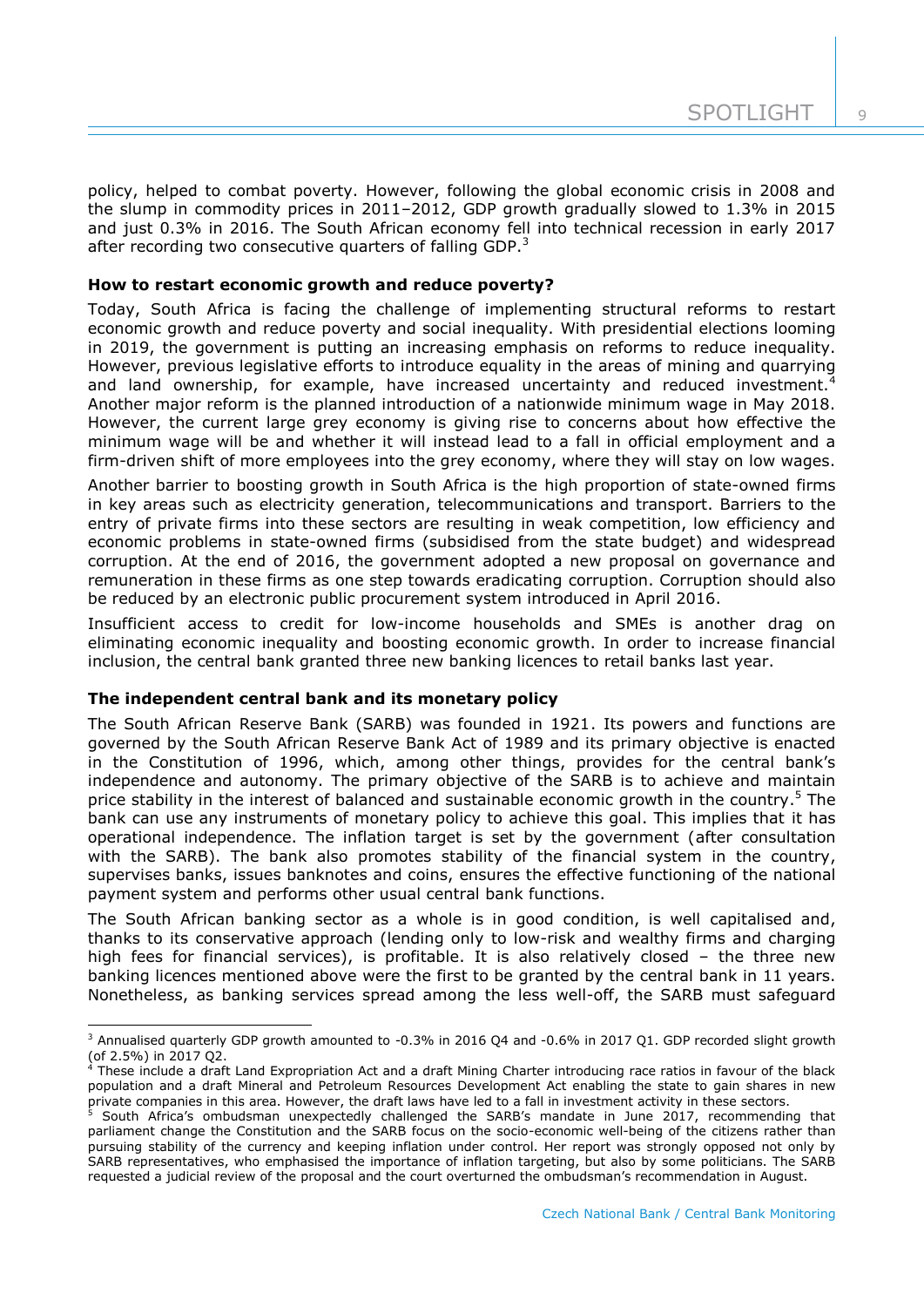financial stability and bring about a reduction in the excessive debt of some households. To increase financial stability, the government in August adopted a major reform of the regulatory principles applying to the South African financial sector.<sup>6</sup> The central bank is currently working on a new macroprudential framework containing, for example, the implementation of a countercyclical capital buffer.

Since its establishment, the SARB has always had private shareholders and is one of just a few privately owned central banks.<sup>7</sup> At the Annual General Meeting, the governor provides the shareholders with information on the bank's financial results in the Annual Report, which also contains a section on monetary policy. The bank is headed by a Board of Directors consisting of 15 directors, led by the governor. The governor, three deputy governors and four other directors are appointed by South African president after consultation with the minister of finance. The remaining seven directors are elected by the SARB's shareholders.

Since February 2000, inflation targeting has been the SARB's monetary policy regime.<sup>8</sup> The inflation target is set as a band of 3%–6%. Inflation expressed by the CPIX (i.e. the consumer price index adjusted for mortgage interest payments) was initially the target variable, but the CPI has been used since 2009. The SARB's main monetary policy instrument is the seven-day repo rate.

The introduction of inflation targeting in South Africa led to a decrease in average inflation, which had been fluctuating around 9% in the 1990s. After the switch to the new regime, inflation dropped to 6% in 2001–2009<sup>9</sup> and fell further to 5.3% in 2010–2016. The exchange rate also became less volatile and GDP growth went up.

CPI inflation has long been close to the upper boundary of the target band, while core inflation (i.e. inflation adjusted for prices of food, energy and fuels) has long been within the target band. In 2016, inflation exceeded the upper boundary of the band, due mainly to the impacts of a drought a year earlier on food prices (which rose by 10.5% on average in 2016). The SARB increased its key monetary policy rate in several steps by 0.75 pp to 7% at the start of 2016. It left it at this level until July 2017, when it lowered it to 6.75% due to falling inflation. Inflation has been going



down since early 2017. It returned into the target band in April and dropped further to 4.6% in July. The inflation outlook is also low due to slow economic growth.

-

<sup>6</sup> [Financial Sector Regulation Act.](https://www.resbank.co.za/Publications/Detail-Item-View/Pages/Publications.aspx?sarbweb=3b6aa07d-92ab-441f-b7bf-bb7dfb1bedb4&sarblist=21b5222e-7125-4e55-bb65-56fd3333371e&sarbitem=7948)

 $\frac{7}{1}$  The SARB's shares are fixed in number (at 2 million) and are divided among around 650 shareholders. Shareholding is limited only in terms of the number of shares per shareholder. The bank's owners may thus include foreign entities. Political efforts are being made to transfer the SARB to state ownership. If the December conference of the ANC approves this plan, the party is likely to amend the SARB Act next year in parliament. However, any change in ownership should not affect the SARB's independence.

<sup>&</sup>lt;sup>8</sup> After it was established, the SARB worked successively with the gold standard and pegs to other currencies (GBP, USD) and a basket of currencies. In the 1980s it switched to a free float and monetary aggregate targeting. In 1996, it started to monitor multiple indicators when formulating monetary policy, and in 2000 it adopted inflation targeting.

<sup>9</sup> Although inflation surged above the upper boundary of the target range in 2002–2003 and 2006–2008, these fluctuations were caused by exogenous shocks in the form of major changes in the exchange rate and global growth in oil and food prices.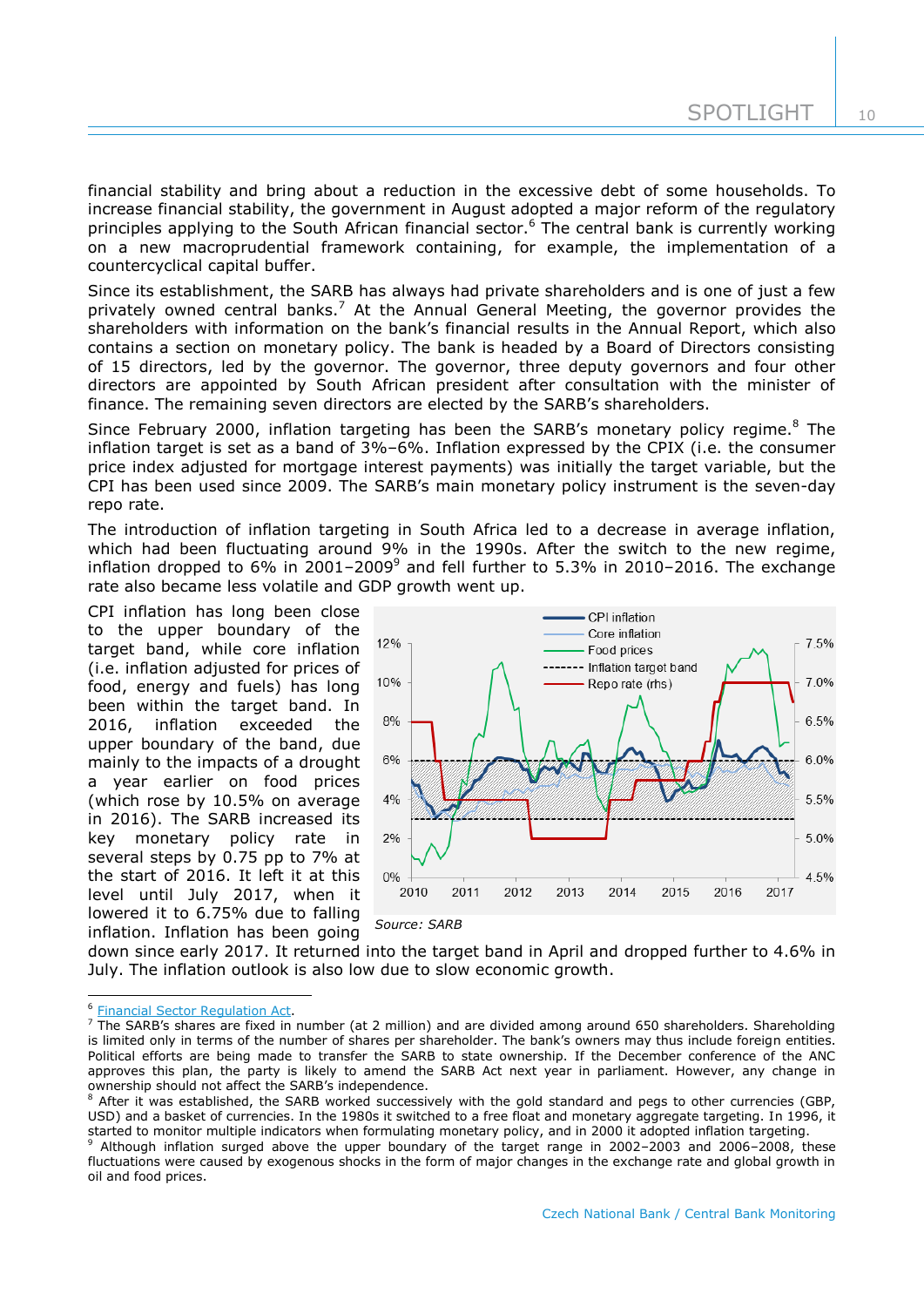The Monetary Policy Committee (MPC), which is chaired by the governor, decides on the SARB's monetary policy stance at meetings held six times a year. A detailed explanation of the decision taken by the MPC is published after the meeting and announced at a press conference. The SARB publishes a Monetary Policy Review (MPR) twice a year. This Review is aimed at explaining monetary policy, describing the factors that affect the forecast and forecasting key variables. The central bank presents it at Monetary Policy Forums held in the relevant months in all the provinces of South Africa. At the end of each quarter, the bank also publishes a Quarterly Bulletin in which it describes current economic developments. These publication and communication activities reflect the SARB's efforts to raise awareness of monetary policy among shareholders, business representatives, trade unions and the general public.

# **A communication skeleton in the closet**

The SARB's current intensive communication work seems to be an effort to make up for the failed communication of the switch to inflation targeting. According to the SARB's former governor,<sup>10</sup> this switch lacked sufficient explanation of the new monetary policy regime to experts and the general public, who did not sufficiently embrace the importance of keeping inflation in check. The SARB did not adequately explain the benefits of low inflation and did not defend the fact that flexible inflation targeting is not inimical to growth. As a result, the public shows distrust in, and resistance to, the regime at times of interest rate increases, especially if the country is tackling high unemployment, poverty and low growth. The bank must thus repeatedly defend its reasons for keeping inflation under control, as has been apparent this year (see footnote 4). On the other hand, the public still has excessive expectations about how much the central bank can do as regards structural reforms and employment.

According to one study (Kabundi, Schaling and Some, 2015), the insufficient explanation of the inflation targeting regime has probably also affected inflation expectations.<sup>11</sup> They remain close to the upper boundary of the inflation target. Of the three groups of respondents, it is usually only the expectations of analysts, who react to the SARB's monetary policy and forecast, that are within the target band. The inflation expectations of business people and trade unions, i.e. price setters, are above the upper boundary of the target band because these groups

-



*Source: BER, SARB*

probably prefer to take into account past inflation, including short-term volatility, and do not see the SARB's monetary policy as credible. The authors of the study thus recommend that the SARB improve its transparency when formulating monetary policy, better explain the inflation pressures it identifies and signal its responses to such pressures more clearly.

<sup>&</sup>lt;sup>10</sup> [SARB conference "Fourteen years of inflation targeting in South Africa"](http://www.aacb.org/sites/default/files/Fourteen%20Years%20of%20Inflation%20Targeting%20in%20South%20Africa%20and%20the%20Challenge%20of%20a%20Changing%20Mandate%20II.pdf), 2014, opening speech, Gill Marcus. Markus was SARB Governor in 2009–2014, so inflation targeting was adopted during her term of office.

 $11$  The overall inflation expectations used by the SARB are summarised from the findings of the Bureau for Economic Research for three categories of the population: analysts, business people and trade union representatives. The uncertain anchoring of expectations and its causes are analysed, for example, by A. Kabundi, Schaling, E. and Some, M., [Monetary policy and heterogeneous inflation expectations in South Africa,](http://www.aacb.org/sites/default/files/Fourteen%20Years%20of%20Inflation%20Targeting%20in%20South%20Africa%20and%20the%20Challenge%20of%20a%20Changing%20Mandate%20II.pdf) SARB 2015.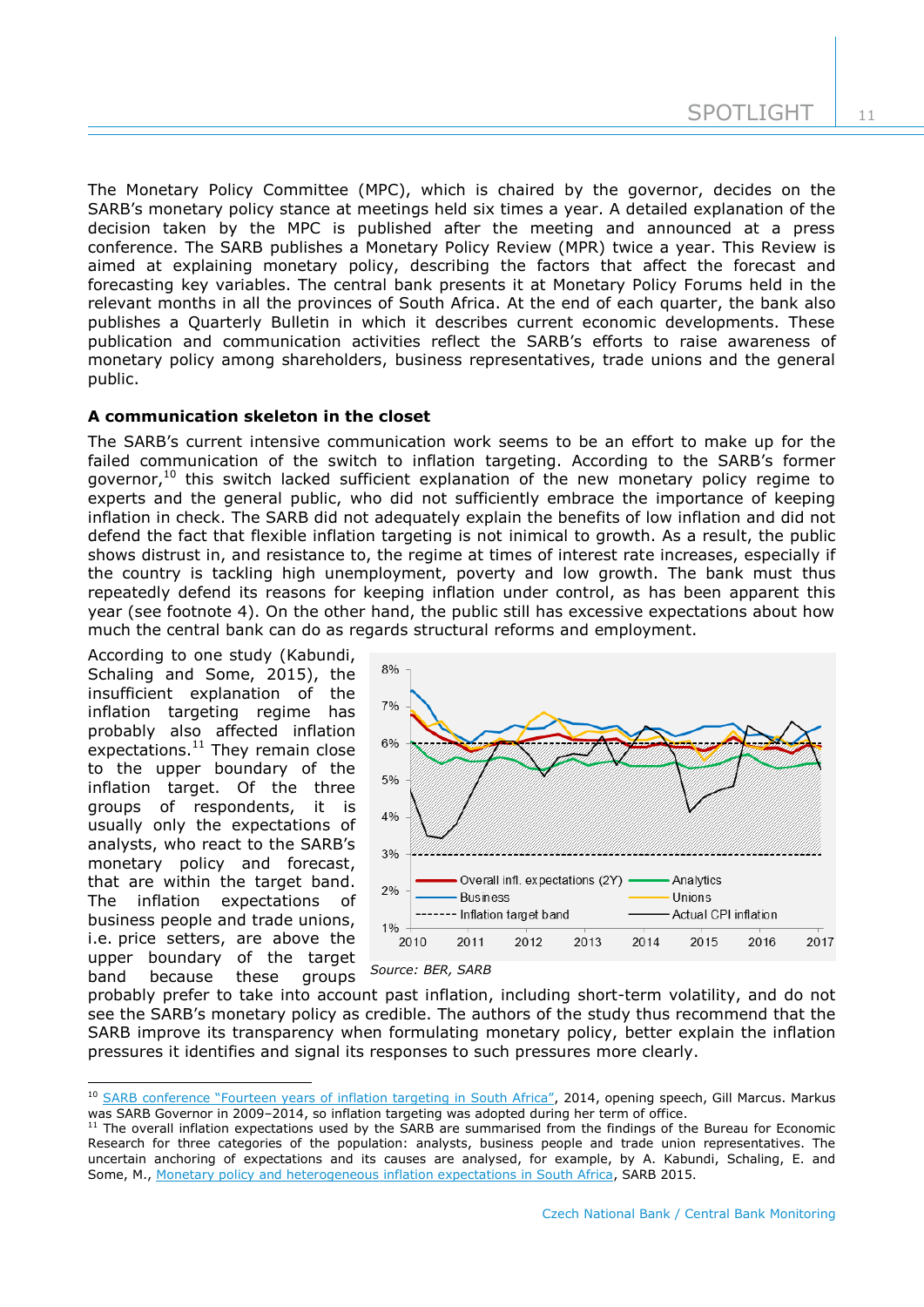# **Conclusion**

The South African Reserve Bank is moving about in tougher terrain than is usual for central banks in advanced countries. On the one hand, it must set the monetary policy parameters so as to maintain monetary stability to the best of its knowledge and using the instruments at its disposal. On the other hand, it is still in a situation where it must explain to experts and the general public the importance of keeping inflation in check and the principles of the functioning of the inflation targeting regime. At the same time, it must explain the central bank's powers and options for supporting economic growth, implementing structural reforms and reducing unemployment. In other words, it has to explain that its options are more than limited in these areas. If the general public does not understand the central bank's role in society, the SARB will not have sufficient credibility, and without credibility its monetary policy instruments will ultimately be only partially effective.